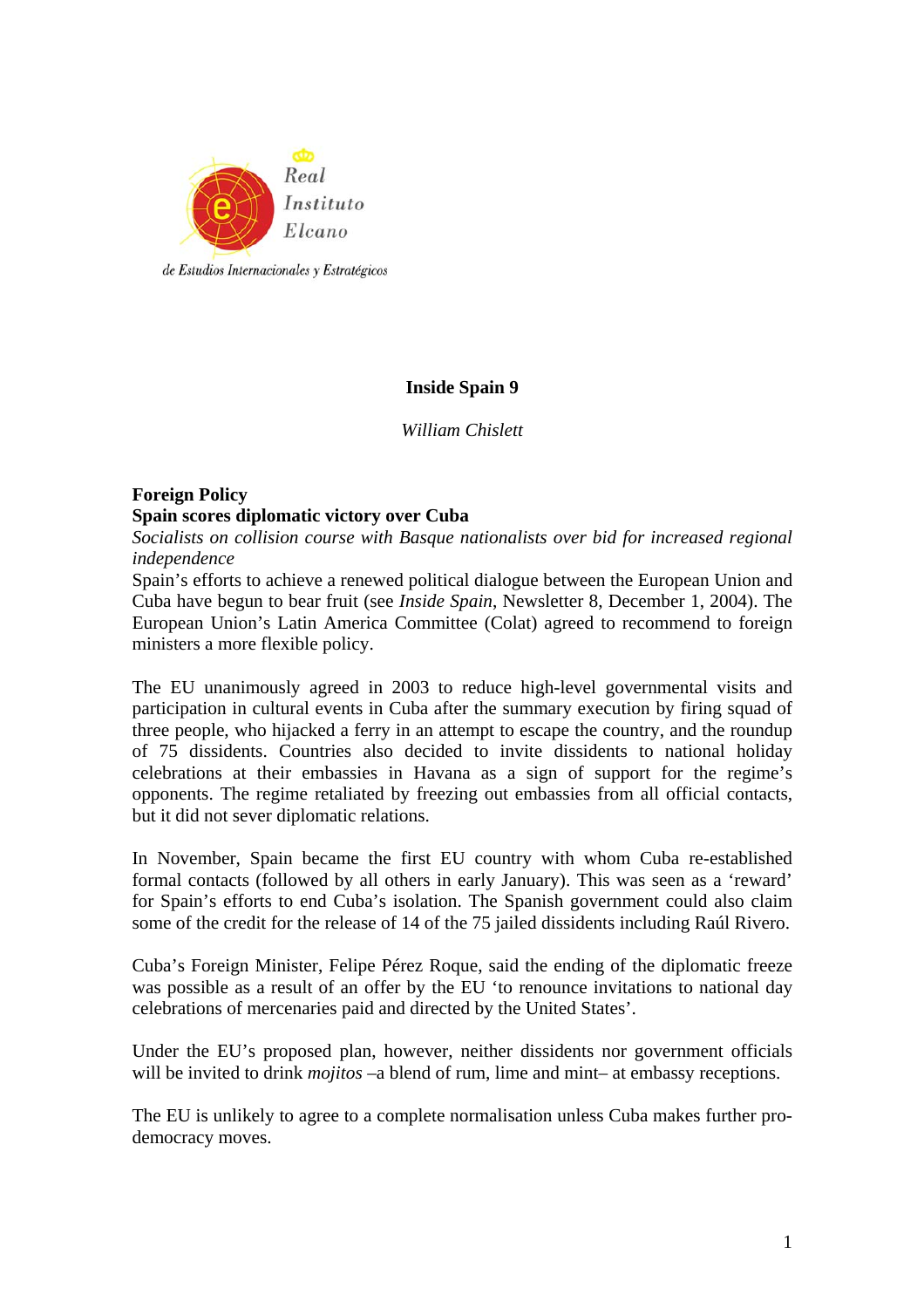### *Spain accepts that Gibraltar can veto agreements reached with the UK*

Spain, the UK and Gibraltar held their first three-way talks in the new open agenda forum which, for the first time, gives the disputed British colony a voice on its future (see *Inside Spain*, Newsletter 7, November 4, 2004). Spain formally accepted that Gibraltar had a veto over anything decided.

This recognised something that has long been effective –an attempt to negotiate a cosovereignty agreement in 2002 stalled after Gibraltar's government called a referendum in which 99% of voters showed their opposition– but it is, nonetheless, symbolically important as previous Spanish governments refused to give Gibraltar any right to stop Britain and Spain reaching agreement to settle a 300-year-old sovereignty dispute.

The UK Foreign Office said all three parties would now take part on an equal footing: 'All three participants must agree any decisions or agreements reached within the forum'.

Bernardino Leon, the Spanish secretary of state for foreign affairs, stressed that this new approach did not mean any change in Spain's quest for sovereignty but rather a new strategy with the same goal. 'Closing one's eyes to reality is not the best way to find the solution to a problem', he said.

The Popular Party, which ruled Spain between 1996 and 2004, called the Socialists charm offensive 'a very serious mistake'.

### *Spain and the US sign extradition agreement*

Juan Fernando López Aguilar, Spain's Justice Minister, and John Ashcroft, the US Attorney General, signed an extradition and legal assistance treaty which strengthens the cooperation between the two countries over international terrorism. Spain inserted a clause in the agreement preventing the US authorities from applying the death sentence to anyone who is extradited.

### *Spain reaffirms it will not send troops to Iraq*

Spain, together with France, Germany, Belgium and Greece, has rejected the US request to participate in boosting NATO's training deployment in Iraq from 60 to 300. The training mission will instruct senior Iraqi military staff.

The countries have refused to allow their nationals to take part, even if they are permanently assigned to NATO.

At a meeting of NATO foreign ministers in Brussels Colin Powell, the outgoing US Secretary of State, criticised these counties which opposed the Iraq war for not helping the alliance.

### *Spain pledges US\$68 million to tsunami-hit Asian countries and sends a large military contingent*

Spain has promised US\$68 million to help the countries devastated by the tsunami and is also sending three aeroplanes, a ship equipped with a hospital and 650 soldiers. Its pledge is the ninth largest amongst countries and institutions (see Figure 1).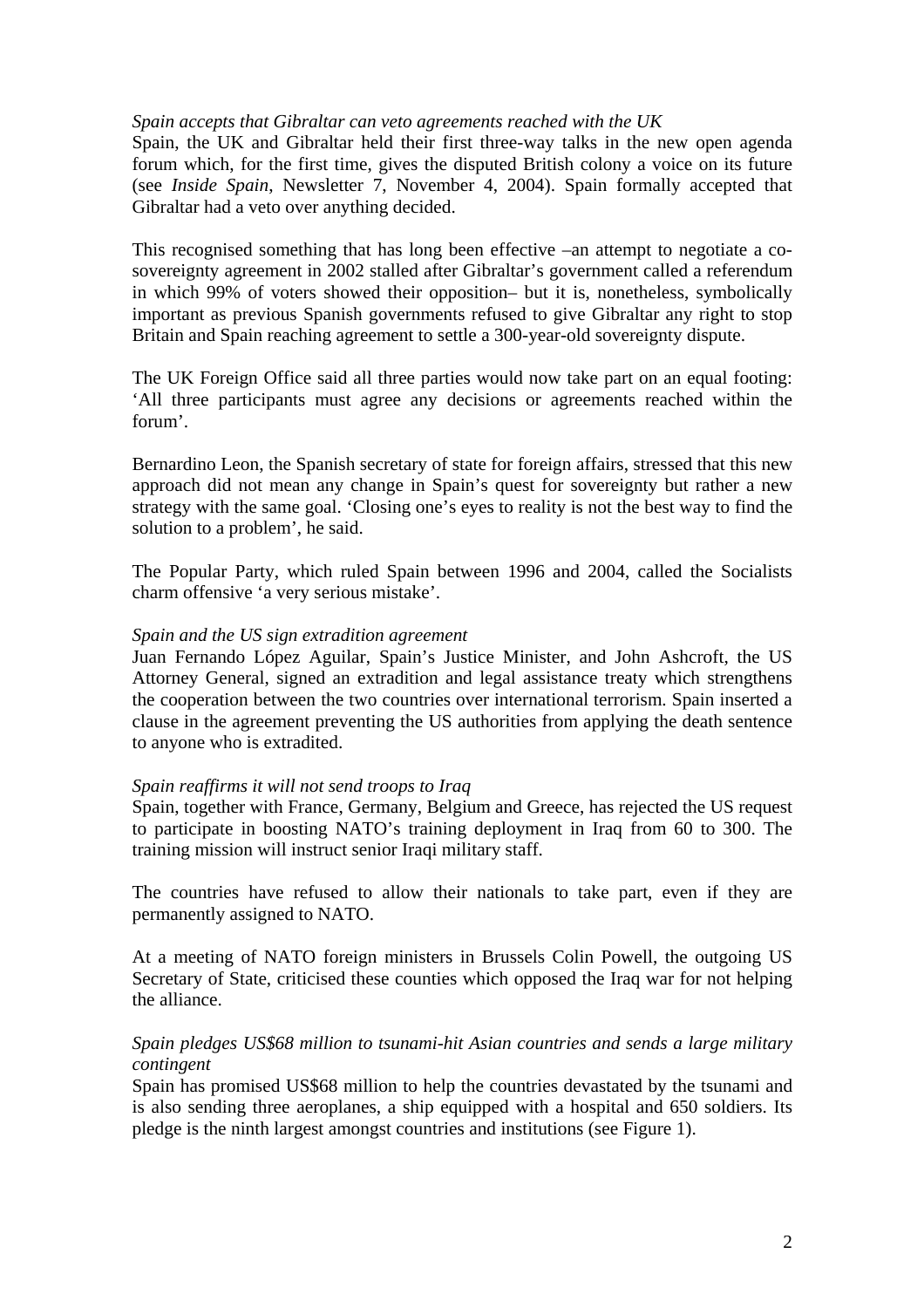|  |  |  |  |  | Figure 1. What the World has Pledged (US\$ mn) |
|--|--|--|--|--|------------------------------------------------|
|--|--|--|--|--|------------------------------------------------|

| <b>Country</b>    |     | <b>Country</b>     |    | <b>Country</b> |              |
|-------------------|-----|--------------------|----|----------------|--------------|
| Japan             | 500 | <b>Netherlands</b> | 34 | Luxembourg     | 6            |
| <b>USA</b>        | 350 | EU                 | 31 | Taiwan         | 5            |
| <b>World Bank</b> | 250 | Germany            | 27 | New Zealand    | 3            |
| Norway            | 181 | Qatar              | 25 | Singapore      | 3            |
| <b>Britain</b>    | 96  | Switzerland        | 24 | Algeria        | 2            |
| Italy             | 95  | UAE                | 20 | <b>Bahrain</b> | 2            |
| Sweden            | 80  | <b>Belgium</b>     | 16 | Libya          | 2            |
| Denmark           | 76  | Ireland            | 13 | Venezuela      | $\mathbf{2}$ |
| <b>Spain</b>      | 68  | Portugal           | 11 | Poland         |              |
| Canada            | 66  | Austria            | 10 | Hungary        |              |
| France            | 60  | Kuwait             | 10 | Turkey         |              |
| S. Korea          | 50  | Saudi Arabia       | 10 |                |              |
| Australia         | 46  | Finland            | 6  |                |              |

Source: Reuters at January 5, 2004.

#### **Domestic Scene**

*Socialists on collision course with Basque nationalists over bid for increased regional independence* 

The battle lines have been drawn up between Basque nationalists and the Socialist government, backed by the centre-right opposition Popular Party (PP), over a plan for increased regional independence passed by the Basque parliament. José Luis Rodríguez Zapatero, the prime minister, says the plan, which would be submitted to a referendum in the Basque Country, is unconstitutional while Juan José Ibarretxe, the Basque premier, says the Congress in Madrid cannot overrule the Basque parliament. The confrontation is the most serious since Spain began to devolve power to the regions under the 1978 constitution.

Meanwhile, the Catalan Republican Left (*Esquerra Republicana*), a separatist party whose support for the Socialists helps to give it a working majority in parliament, has the potential to sink the government as it sympathises with the Basque move.

The plan to give the Basque Country the political status of 'free association' with Spain was first publicly mentioned by Ibarretxe, who heads the Basque Nationalist Party, in 2002 and was vehemently denounced by the previous PP government. At the end of 2004 it was approved by the Basque parliament by the narrowest of margins after a last minute U-turn by three MPs of the outlawed Herri Batasuna (HB) party, the political arm of the Basque terrorist organisation Eta and now called Socialista Abertzaleak, which had threatened to abstain because it said the plan did not go far enough. The three MPs still retain the seats they won before the ban.

Ibarretxe's acceptance of HB's support particularly angered the Socialists as they said this broke a promise not to push it through the parliament with the support of Eta's allies.

'Within the democratic community of our country there is a place for everyone, and everything can be discussed within the framework of the constitution', said Zapatero. 'Outside it, there is nothing to discuss.' The Socialists, however, are not being as belligerent as the PP and are willing to discuss the plan in the Madrid parliament, even though it would be massively rejected if put to the vote. Zapatero agreed to meet Ibarretxe before it went to parliament (José María Aznar, the former prime minister, refused to speak to him during his last two years in power).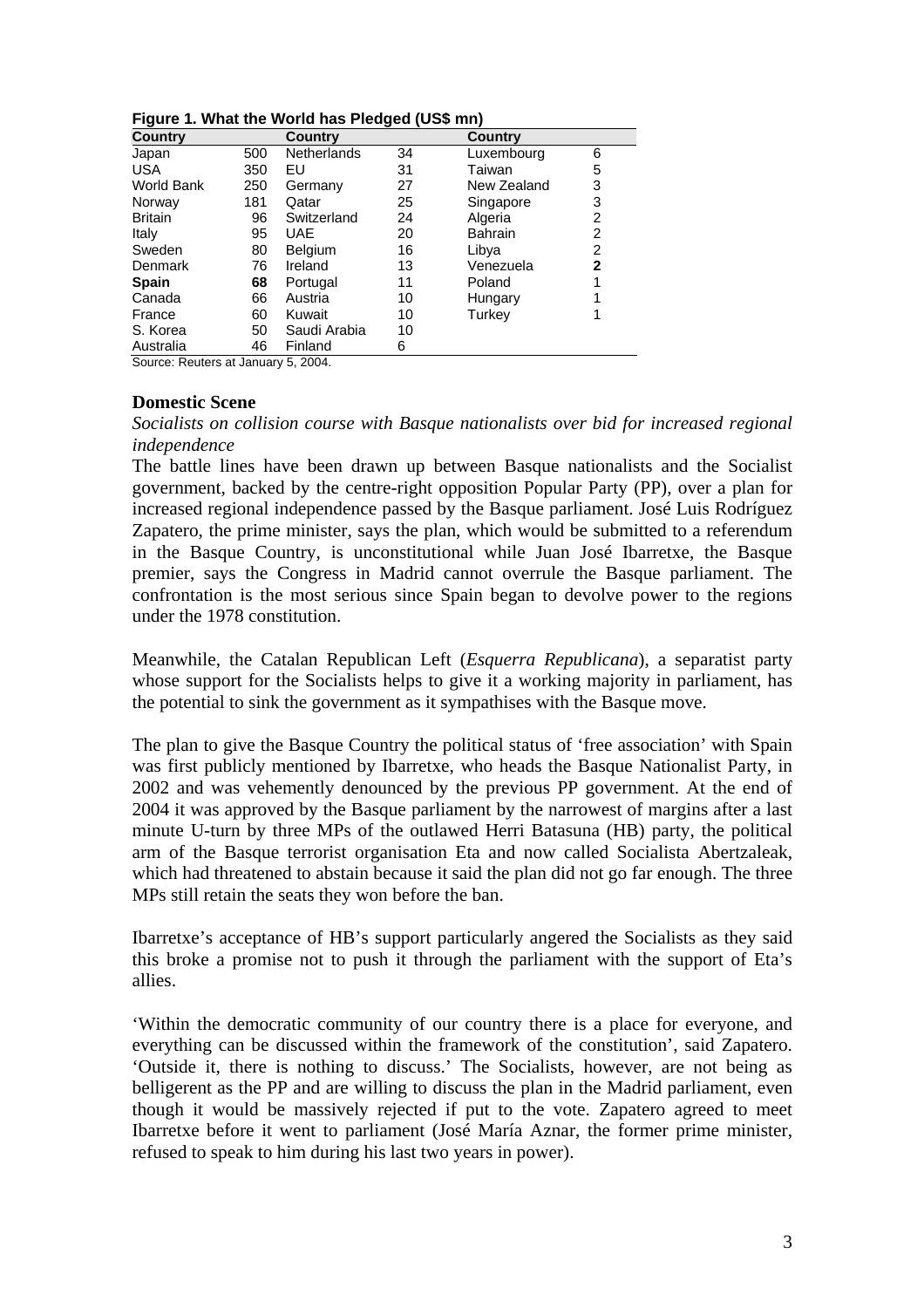The Basque Country already enjoys one of the highest degrees of autonomy of any region in Europe. For example, it collects its own taxes, teaches it own language (suppressed during the 1939-75 Franco regime), which is co-official with Spanish in the region, runs its own schools and has its own police force. Under 'free association' the Supreme Court of Justice, the highest court in the Basque country, would be answerable only to the Basque parliament, the region would be directly represented in Europe with power of veto on issues that concern it and it would be a single electoral district in the European elections. Only defence, customs and parts of foreign affairs would be run by the central government in Madrid.

The plan will form the platform for the PNV in regional elections due in the spring, which it is expected to win. The PNV has been in power since 1980. Madrid has the constitutional right to veto a regional referendum, but it would have to face down a party that had democratically been returned to power. And any signs of weakness in the face of the issue will be seized upon by the PP and used against the Socialists.

Ibarrexte believes the plan provides a political solution to Eta's violence. The Socialists and the PP, however, see it as giving in to Eta which has killed more than 800 people since it first took up arms in the 1960s, and the first crack in a unified Spain.

For the second year running, Eta, weakened by many arrests and the dismantling of its infrastructure, killed no one in 2004. According to a recent study, commissioned by a high court judge, violence and threats by Eta have cost Spain almost €8 billion over the past decade. The study calculated the cost of extra security, insurance, compensation for victims and jailing of convicted Eta members.

### *Elcano study calls for a major revamping of Spain's immigration policies*

Spain has very quickly become a new destination for immigrants and its policies to control the flows and working conditions are not functioning, according to a study prepared by the Elcano Royal Institute and the Ortega y Gasset Research University Institute. The report calls for a much more realistic approach to one of the most important and potentially conflictive issues facing the country.

Spain's foreign population was 3.1 million at the end of July, 7% of the total of 43 million and proportionately more than double that of 2001, according to the National Statistics Office (INE). The sharp and ongoing rise in the foreign population (from only 165,000 in 1976) is due to the huge inflow of immigrants. Spain received one in every three new immigrants arriving in the EU during 2003. New immigrants are and have almost always been illegal immigrants as it is virtually impossible to emigrate legally to Spain if you are not an EU citizen. The INE figure and that of the Interior Minister on the number of legal immigrants (1.7 million with residency permits) enable one to roughly gauge the number of illegal immigrants. The difference between the two figures of 1.4 million theoretically corresponded to the number of illegal immigrants.

The government approved at the end of 2004 a new law that allows illegal immigrants, who have been registered with their local town hall before August 7 for more than six months and who have a pre-contract for a job for at least six months (three months in the case of agricultural workers), to request residency permits as of February 7.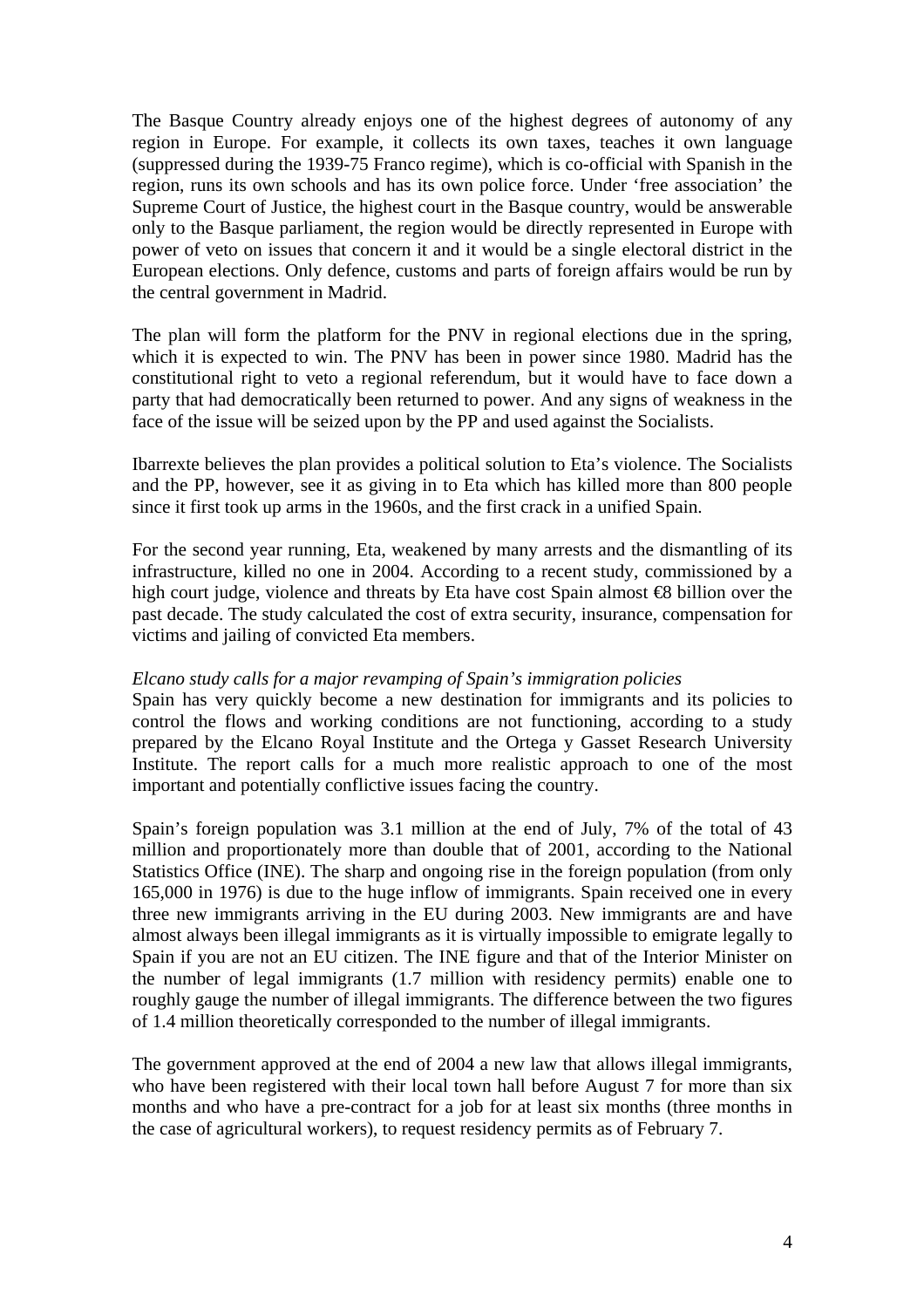The law is tantamount to an amnesty and is an attempt to end the widespread irregularities in the labour market in the hiring of illegal immigrants. Under the previous law, illegal workers were in a Catch 22 situation. They were obliged to obtain contracts from companies as a condition for getting work and residency permits. However, under sometimes contradictory regulations, many could not get a work permit unless they had a job, and could not get a job without a work permit.

Companies increasingly turned a blind eye to this and hired foreigners to do jobs shunned by Spaniards. The government will also use the reform to root out Spain's still large underground economy (estimated at more than 20% of GDP) and so boost tax revenues.

The study points out several anomalies in an increasingly chaotic and uncontrolled situation. Perhaps the most illuminating one is the fact that in 2003 the government's official quota for immigrants entering with work permits granted in the country of origin was 10,000 (excluding temporary permits) but only 3,490 people filled it. Yet that same year around 105,000 work permits were granted in Spain (excluding temporary ones) and only 3% of them corresponded to the quota. And the flow of 'illegals' continued unabated. There is a chronic imbalance between goals and reality, and this is sending out a message to potential immigrants that while the only legal way to work in Spain is via the government's quota, generally speaking there is no problem finding and keeping an illegal job if you get into the country by other means.

At the same time, the number of illegal immigrants expelled from Spain was 'light years' away from their total (between 800,000 and one million according to the study). Almost all of those expelled were people caught entering the country, mostly crossing the Straits of Gibraltar from North Africa in rickety boats (15,675 were detained in 2004, before or when they reached the beach, and 141 died), and not those already in Spain illegally. The fact that there are so many people working illegally in Spain is eloquent testimony of the 'very inadequate application' of the legislation outlawing such practices.

The study, coordinated by Rickard Sandell, Elcano's senior analyst for demographics, population and international immigration, and Joaquín Arango, director of the Ortega y Gasset's Immigration and Citizenship Study Centre, makes a series of recommendations which it believes should be taken into account in future policies. They include:

- **Better use of the information on illegal immigrants crossing Spain's frontiers.** There is much more information on those who enter the country than on those who leave and without the latter it is more difficult to know who is entering by 'normal' means but staying and working illegally. A large part of the illegal workers enter Spain legally.
- **Recognise immigration as a permanent phenomenon.** Although most immigrants have no intention of returning to their own country, Spain treats immigration as a temporary phenomenon. This makes no sense when the number is already 3 million. Among other consequences, this means easing the increasing pressure on schools and hospitals in those areas with the most immigrants.
- **Better co-operation between departments and between regional and central administrations.**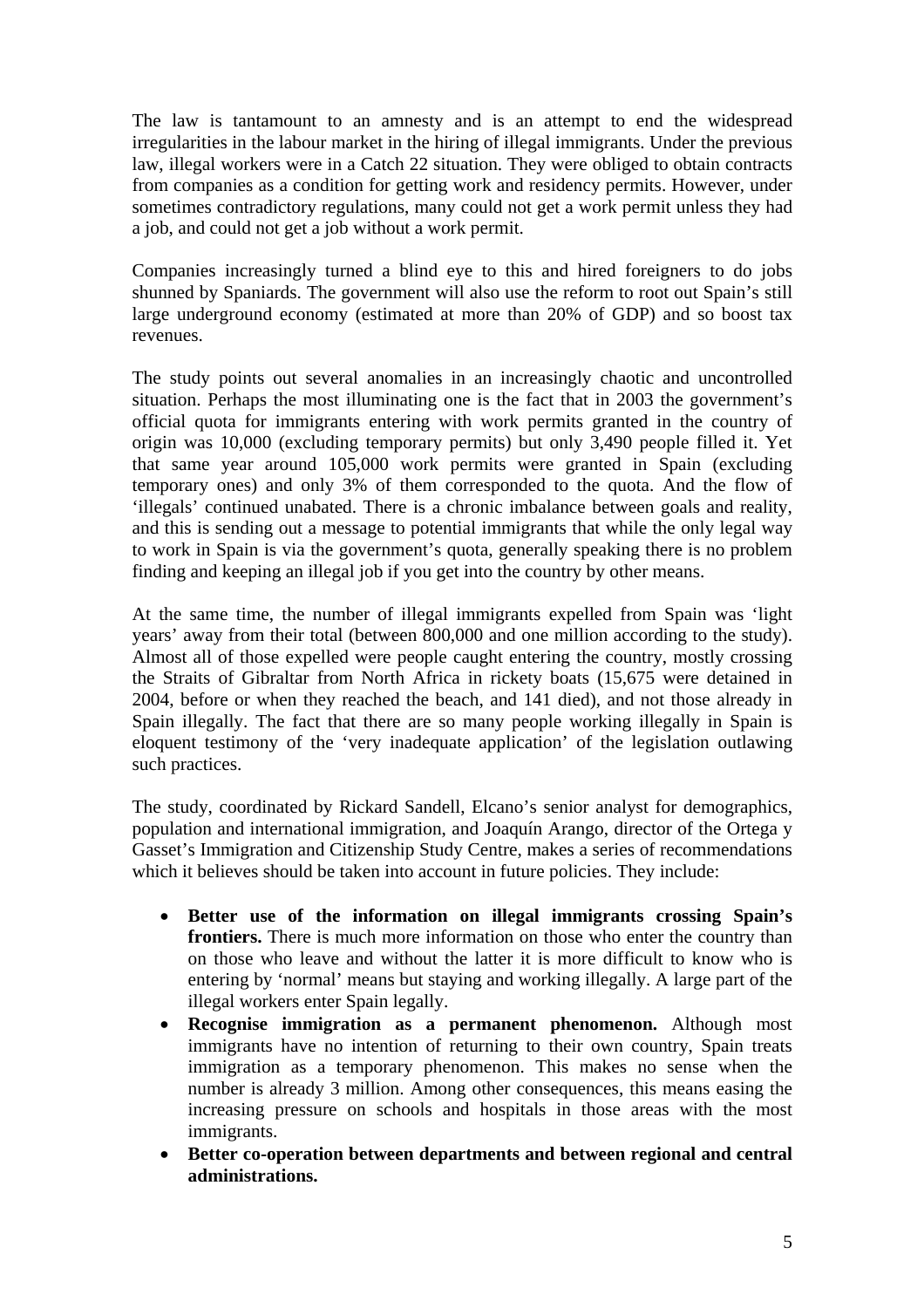- **Reduce the number of illegal immigrants**. This would begin by recognising that the large number of illegal immigrants is the result not so much of the current policies but of the substantial demand that exists for 'irregular' labour and hence the existence of a flourishing underground economy. The root of the problem, not the result, needs to be tackled.
- **Spain should play a more prominent role in designing the EU's immigration policies.** Immigration is increasingly subject to EU legislation and policies and as a major recipient country Spain should assume a greater role.

Spaniards have so far been remarkably tolerant of immigrants, even though unemployment remains high by EU standards. So far immigrants have not really taken jobs away from Spaniards. However, a recently released study by the government's Centre of Sociological Research (CIS) on xenophobia sounds a warning bell: the proportion of people surveyed who reject immigrants quadrupled to 32% during the eight years of the previous government.

## *Zaragoza beats Trieste to host Expo-2008*

Zaragoza is to host Expo-2008. This will be the second time in less than 20 years that Spain has held a World Exhibition as in 1992 it was in Seville. The theme of Zaragoza's Expo will be water and the sustainable development of cities. The preparations for it will substantially transform and modernise Zaragoza (population 630,000), the capital of Aragón, in north-eastern Spain.

The €1.5 billion budget includes installations for the fair, expansion of the local airport, road improvements and the construction of a light railway. The works could lead to the creation of 21,000 jobs, including 18,000 in the service sector and 3,000 in construction. The organisers hope to attract more than 7.5 million visitors.

Water is a particularly sensitive issue in Aragon, home of the Ebro river. The previous government of the Popular Party planned a very ambitious project under which water from the Ebro would be transferred to the dry areas of Spain in the south. The Socialist government cancelled the project soon after taking office in 2004, to the delight of the government of Aragón.

### *Spain ranked lower in the PISA education league*

Spain's serious secondary education problems were highlighted by the latest PISA report conducted every three years. The country was ranked 26th out of a total of 40 countries in reading, mathematics and science and slightly higher when compared with just OECD countries (see Figure 2).

| Reading            | <b>Mathematics</b> | <b>Science</b>    |
|--------------------|--------------------|-------------------|
| 1. Finland         | 1. Finland         | 1. Japan          |
| 2. S. Korea        | 2. S. Korea        | 2. Finland        |
| 6. Ireland         | 6. Belgium         | 6. Czech Republic |
| 12. Japan          | 12. Denmark        | 12. Sweden        |
| 14. France         | 14. Sweden         | 14. Hungary       |
| 15. US             | 16. Ireland        | 15. Germany       |
| 21. Czech Republic | 22. Hungary        | 21. US            |
| 23. Spain          | 24. Spain          | 22. Spain         |
| 26. Italy          | 25. US             | 25. Luxembourg    |
| 29. Turkey         | 29. Turkey         | 29. Turkey        |
| 30. Mexico         | 30. Mexico         | 30. Mexico        |
| Source: OECD.      |                    |                   |

**Figure 2. PISA Report Ranking, Selected OECD Countries**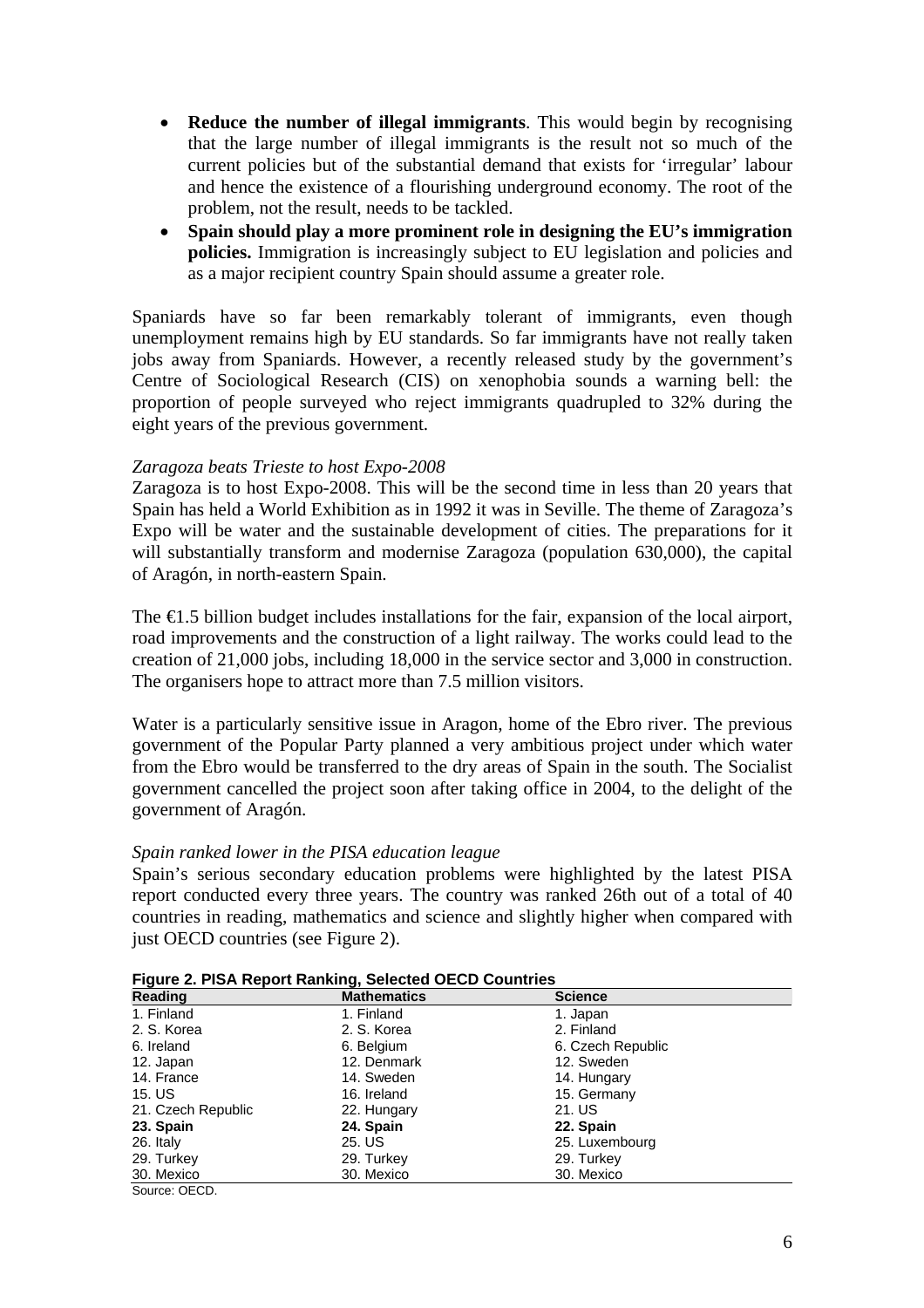The results, which in reading and science were worse than the last survey carried out in 2000, have contributed to the growing public debate and concern in the government over Spain's declining educational standards. What is particularly worrying for Spain is that countries with a lower per student level of expenditure, such as Hungary and Poland (EU members as of last May) are performing better. These countries are increasingly attracting foreign direct investment, in competition with Spain, and luring companies to relocate.

### **Spanish Investment Abroad**

#### *Spain's Ferrovial lifts its stake in London underground consortium*

Ferrovial, one of Spain's big construction companies, doubled its stake in Tube Lines to 66% after acquiring 33% of the company from Jarvis, the UK support services group, for €206 million. Tube Lines maintains the Jubilee, Northern and Piccadilly lines and runs one-third of the London underground. The sale saved the heavily indebted Jarvis from financial collapse.

The purchase was made by Amey, the wholly-owned subsidiary of Ferrovial which it bought in 2003. Ferrovial has been keen to snap up UK infrastructure assets.

#### *Riu takes the lead in Tui*

Spain's Riu hotel chain became the main shareholder in Germany's Tui, the world's biggest tourism group, after Tui sold a 10% stake to Riu and 7% to Grupo de Empresas Matutes, which is a partner in the hotel business of Tui's UK subsidiary Thomson, and the savings bank, Caja de Ahorros del Mediterráneo.

### *Repsol YPF makes big gas discovery in Trinidad and acquires Shell's butane gas business in Portugal*

Repsol YPF and BP have made a significant gas discovery of an estimated 360 million barrels of oil equivalent (mboe) off the coast of Trinidad and Tobago. The reserves were discovered by the company 30% owned by Repsol and 70% by BP.

Repsol also reached an agreement with Royal Dutch/Shell to acquire its butane gas activities in Portugal and the subsidiaries in Madeira and the Azores. The deal will boost Repsol's market share of this business from 5% to around 20%. It follows Repsol's purchase of Shell's 303 petrol stations in Portugal last summer when it almost quadrupled its share of this market to 20%.

### **The Economy**

#### *Foreign Direct Investment in Spain plummets in 2004*

Foreign direct investment (FDI) in Spain fell from US\$26 billion in 2003 to just US\$6 billion in 2004, according to preliminary figures from UNCTAD (see Figure 3). While global FDI grew 6%, FDI in Spain dropped 77%.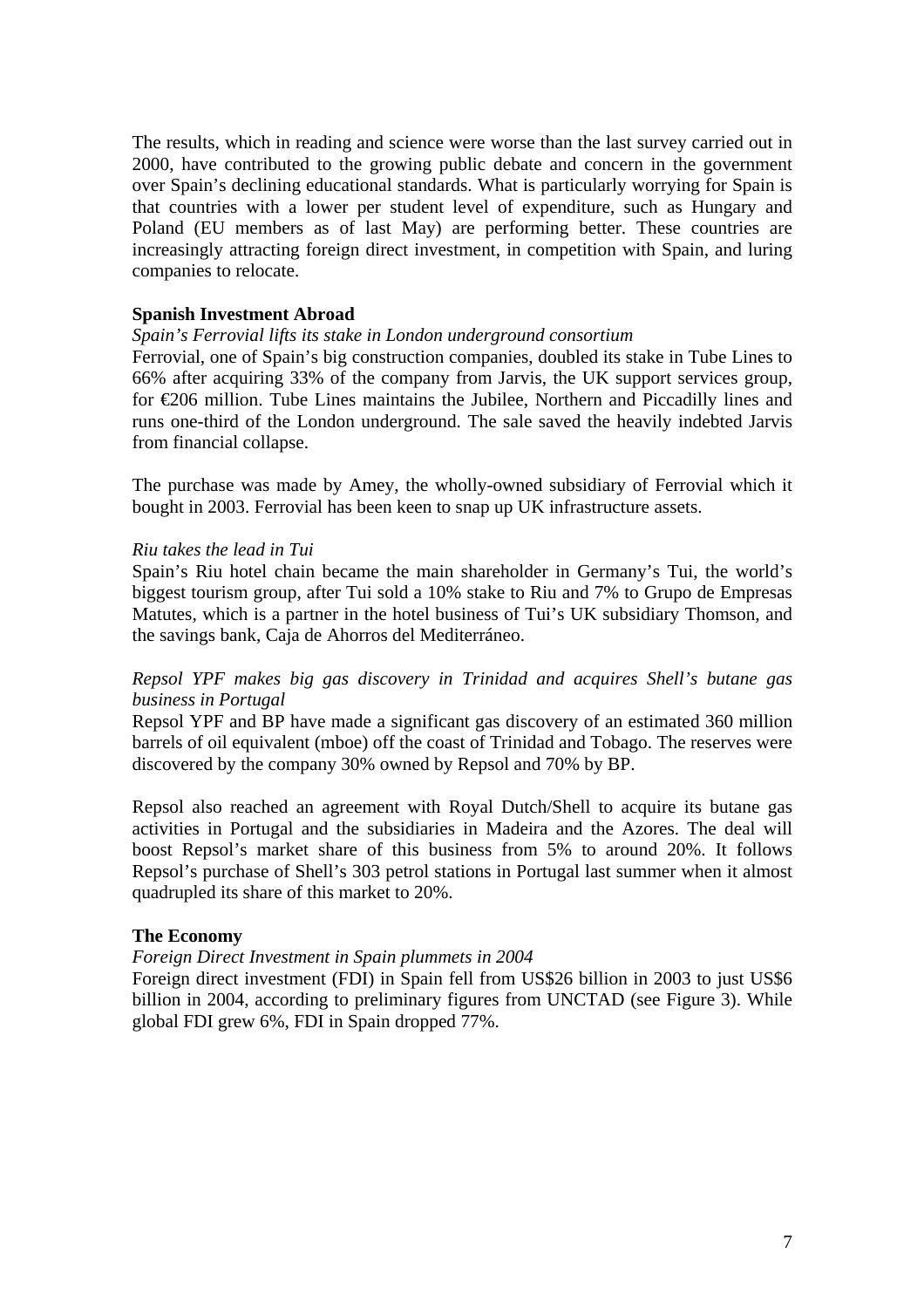| Host region/economy                     | 2001                 | 2002 <sup>a</sup> | 2003 <sup>a</sup> | 2004 <sup>b</sup> |
|-----------------------------------------|----------------------|-------------------|-------------------|-------------------|
| World                                   | 818                  | 681               | 580               | 612               |
| <b>Developed countries</b>              | 571                  | 490               | 380               | 321               |
| <b>European Union</b>                   | 357                  | 374               | 308               | 165               |
| Belgium                                 | $\ddot{\phantom{0}}$ | 15                | 29                | 7                 |
| France                                  | 50                   | 49                | 47                | 35                |
| Germany                                 | 21                   | 36                | 13                | $-49$             |
| Ireland                                 | 10                   | 24                | 27                | 26                |
| Italy                                   | 15                   | 15                | 16                | 15                |
| Luxembourg                              |                      | 117               | 92                | 52                |
| Portugal                                | 6                    | $\overline{2}$    | 1                 | 6                 |
| Spain                                   | 28                   | 36                | 26                | 6                 |
| United Kingdom                          | 53                   | 28                | 21                | 55                |
| Australia                               | $\overline{4}$       | 14                | 8                 | 5                 |
| Canada                                  | 27                   | 21                | $\overline{7}$    | 12                |
| Japan                                   | 6                    | 9                 | 6                 | $\overline{7}$    |
| <b>United States</b>                    | 159                  | 63                | 30                | 121               |
| Developing economies                    | 220                  | 159               | 173               | 255               |
| Africa                                  | 20                   | 12                | 15                | 20                |
| Latin America and the Caribbean         | 88                   | 53                | 51                | 69                |
| <b>Brazil</b>                           | 22                   | 17                | 10                | 16                |
| Chile                                   | 4                    | $\overline{2}$    | 3                 | 6                 |
| Mexico                                  | 27                   | 15                | 11                | 18                |
| Asia and the Pacific                    | 112                  | 94                | 107               | 166               |
| China                                   | 47                   | 53                | 54                | 62                |
| Hong Kong, China                        | 24                   | 10                | 14                | 33                |
| India                                   | 3                    | 3                 | $\overline{4}$    | 6                 |
| Korea, Republic of                      | $\overline{4}$       | 3                 | $\overline{4}$    | 9                 |
| Singapore                               | 15                   | 6                 | 11                | 21                |
| Central and Eastern Europe <sup>c</sup> | 26                   | 31                | 27                | 36                |
| Czech Republic                          | 6                    | $\overline{8}$    | $\overline{3}$    | $\overline{5}$    |
| Poland                                  | 6                    | 4                 | 4                 | 5                 |
| <b>Russian Federation</b>               | $\overline{2}$       | 3                 | $\overline{7}$    | 10                |

# **Figure 3. FDI Inflows, by host region and major host economy, 2001-2004 (US\$ bn)**

*Source:* UNCTAD (www.unctad.org/fdistatistics) and UNCTAD's own estimates.

a Revised data.

b Preliminary estimates. See note below.

c The eight CEE countries that acceded to the EU in 2004 are included under this heading.

*Note: World FDI inflows are projected on the basis of 101 economies for which data are available for part of 2004, as of 29 December 2004. Data for most economies are estimated by annualizing their data from the first three quarters. The proportion of inflows to these economies in total inflows to their respective region or subregion in 2003 is used to extrapolate the 2004 data for Africa, Asia and the Pacific and Central and Eastern Europe. For 2004, Latin America and the Caribbean is estimated by annualizing the data from the first three quarters for principal host economies and by replicating the 2003 data for the economies for which no data are available so far.*

The factors behind the fall, the sharpest in a very long time, included the dollar's slide against the euro, which makes investing in Spain more expensive for American companies, the maturity of sectors where there is heavy investment and fears that the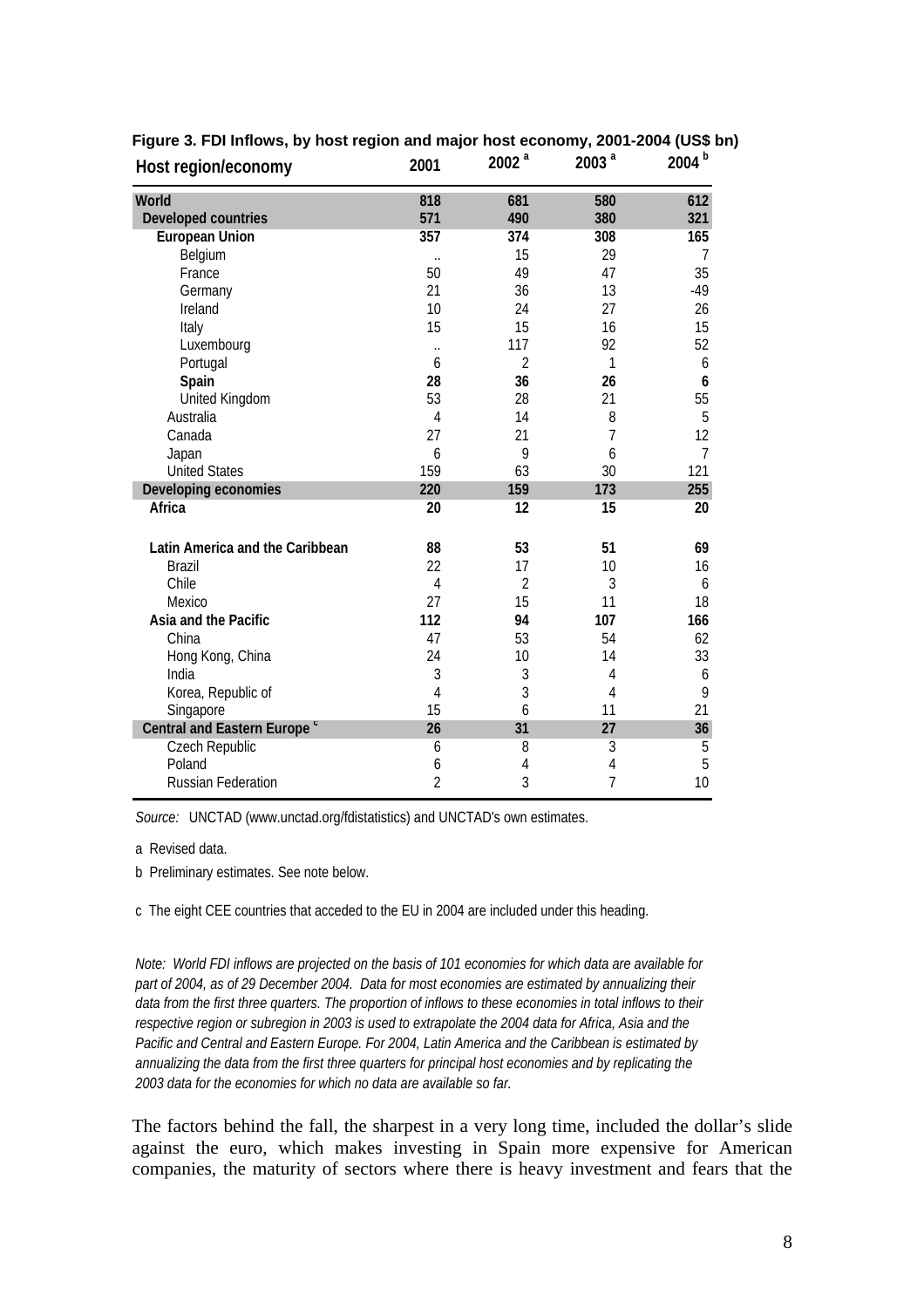country's consumer boom and debt mountain may erupt. Some US investments are also understood to have been frozen as a result of the deterioration in US-Spain relations.

### *Spain's stock market registers one of the largest rises in Europe*

The Spanish stock market rose 17.3% in 2004, the fastest rise in Europe apart from Italy (see Figure 4). The IBEX-35 index is still far from the high it reached in 1999 during the Dot Com boom (close to 12000) but together with the increase in 2003 of 28% it has returned to the level of 2000.

| Figure 4. Main European Stock Markets, % Rise in 2004 |         |
|-------------------------------------------------------|---------|
| <b>Market</b>                                         | Rise(%) |
| Frankfurt (DAX)                                       | 7.3     |
| London (FTSE)                                         | 7.6     |
| Milan                                                 | 18.1    |
| Madrid (Ibex-35)                                      | 17.3    |
| Paris (CAC-40)                                        | 7.4     |
| New York (Dow Jones)                                  | 3.1     |
| Source: respective stock markets.                     |         |

The trading volume in 2004 reached an all time record of  $636.8$  billion, 28% higher than in 2003.

The market was driven in 2004 by the strong improvement in the earnings of listed companies (+21% in net income in the first nine months, according to the latest figures).

The economy continued to perform more strongly than most other EU countries. For example, the number of new cars sold (a good yardstick of consumption) was a record 1.5 million.

According to Morgan Stanley Capital International, the annual cumulative return of the Spanish stock market in the 10 years to October 2004 (including the reinvestment of dividends) was 15.1%, compared with 11% for the United States, 9.5% for Italy and 7.1% each for France and the UK.

### *Spain falls in Index of Economic Freedom Ranking*

Spain was ranked  $31<sup>st</sup>$  out of 161 countries in the 2005 Index of Economic Freedom  $(27<sup>th</sup>$  in 2004), drawn up by the Heritage Foundation and the Wall Street Journal (see Figure 5). Its score of 2.34 was slightly higher than the 2.31 registered in the 2004 index. The higher the score the greater the level of government interference in an economy and the less economic freedom a country enjoys.

## **Figure 5. 2005 Index of Economic Freedom Rankings, Selected Countries\***

| <b>Rank / Country</b>     |  |
|---------------------------|--|
| 1. Hong Kong              |  |
| 4. Estonia                |  |
| 5. Ireland                |  |
| 7. United Kingdom         |  |
| 11. Chile                 |  |
| 12. United States         |  |
| 18. Germany               |  |
| 24. El Salvador           |  |
| 26. Italy                 |  |
| 31. Spain                 |  |
| 39. Japan                 |  |
| (*) Out of 161 countries. |  |

Source: Heritage Foundation and Wall Street Journal.